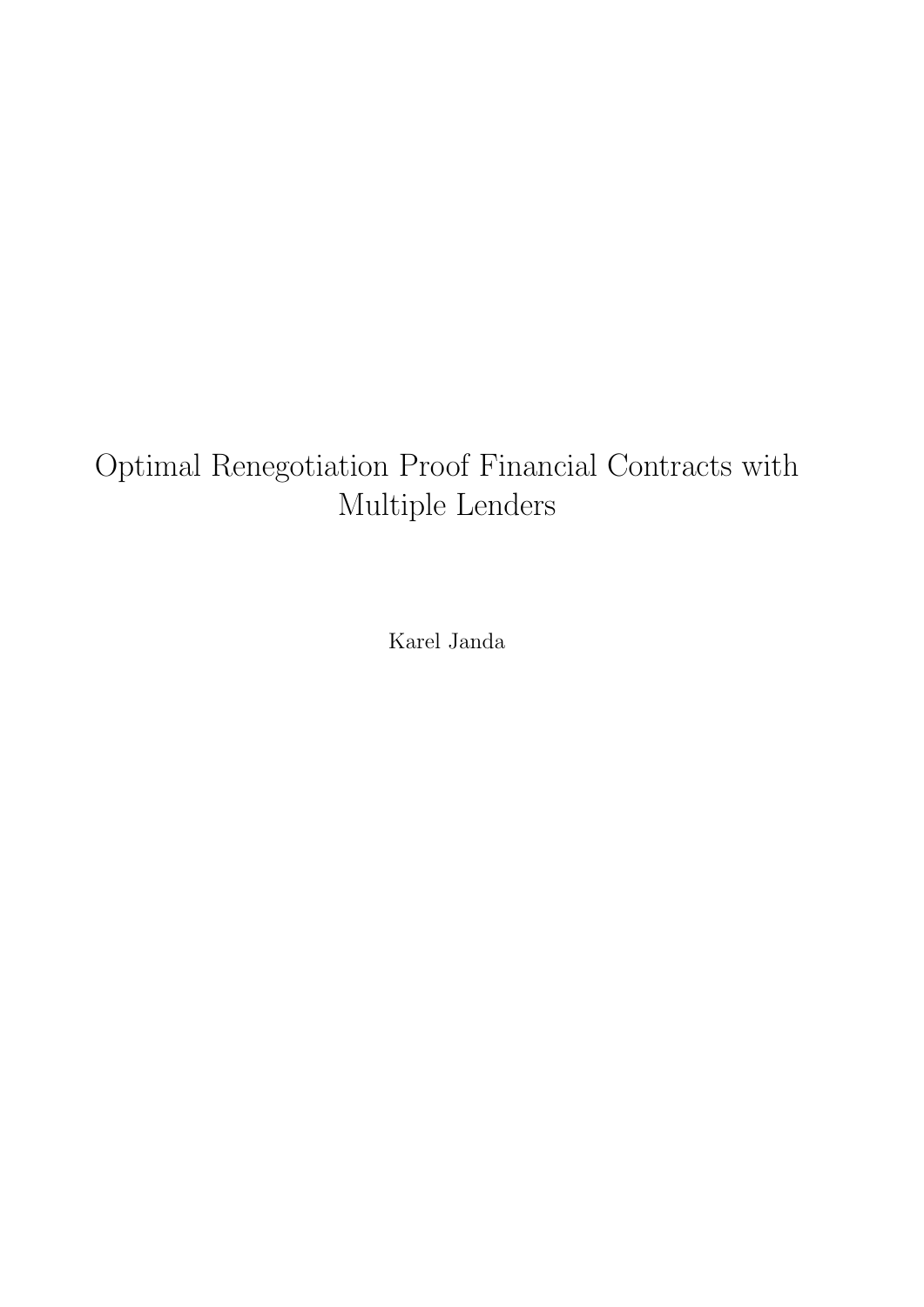## OPTIMAL DEBT CONTRACTS

Costly state verification: Townsend (1979), Gale and Hellwig (1985), Williamson (1987).

Unobservable outcome  $\Rightarrow$  ex post moral hazard.

Standard (simple) debt contract minimizes verification cost.

Assumptions: lender fully committed, strategies deterministic.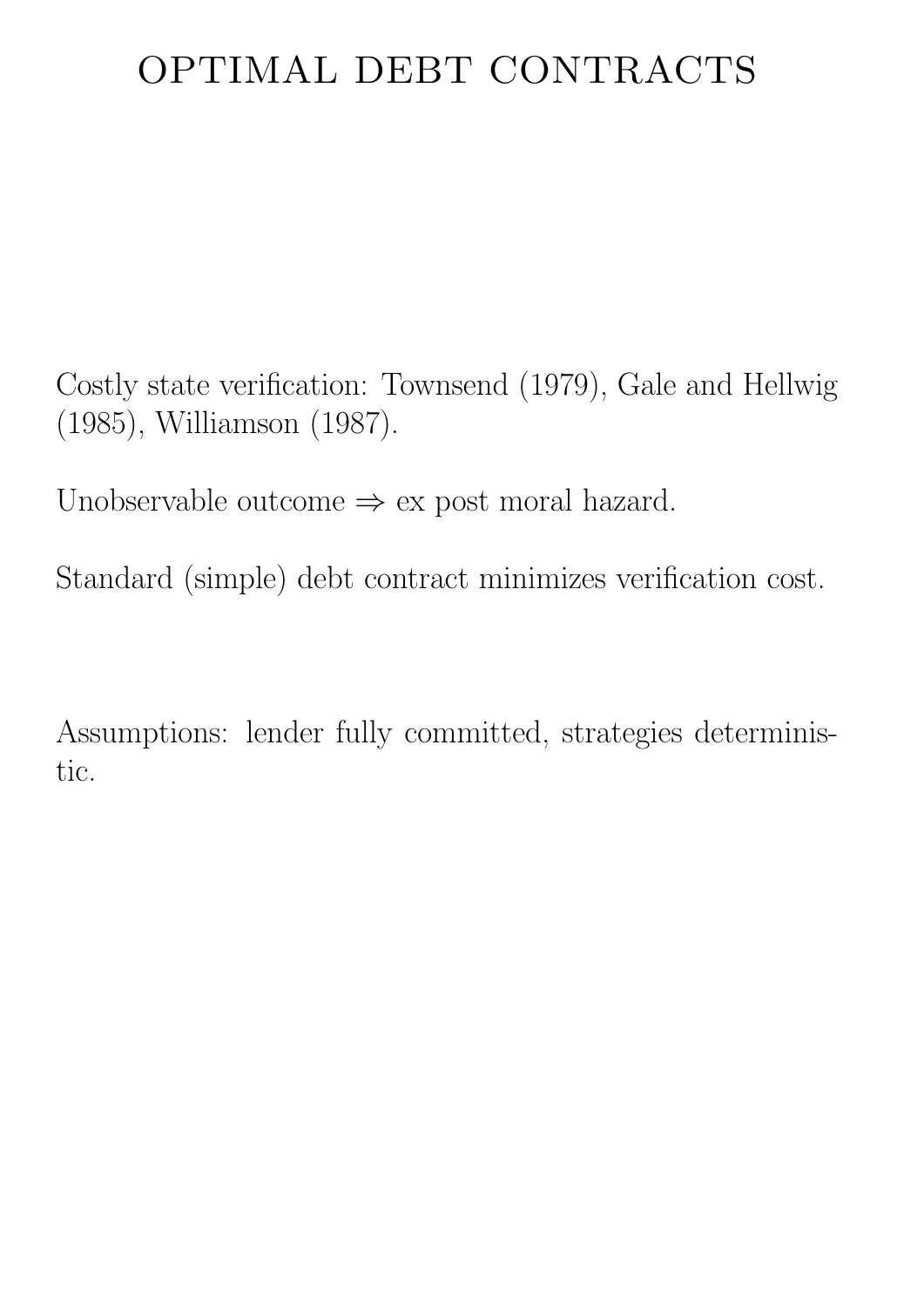### MOTIVATION

Emerging market economy.

Weak bussiness culture and economic environment, significant exemptions.

Insufficient internal resources, no collateral, needs outside investors in adition to internal resources.

Strong and strategic versus weak investors.

Franks and Sussman (2005): low bargaining power of many small lenders, who do not collude.

Brunner and Krahnen (2006): big lenders collude.

Weak contracting system, high uncertainty  $\Rightarrow$  no committment, allowing renegotiation.

Weak legal system  $\Rightarrow$  APR violation.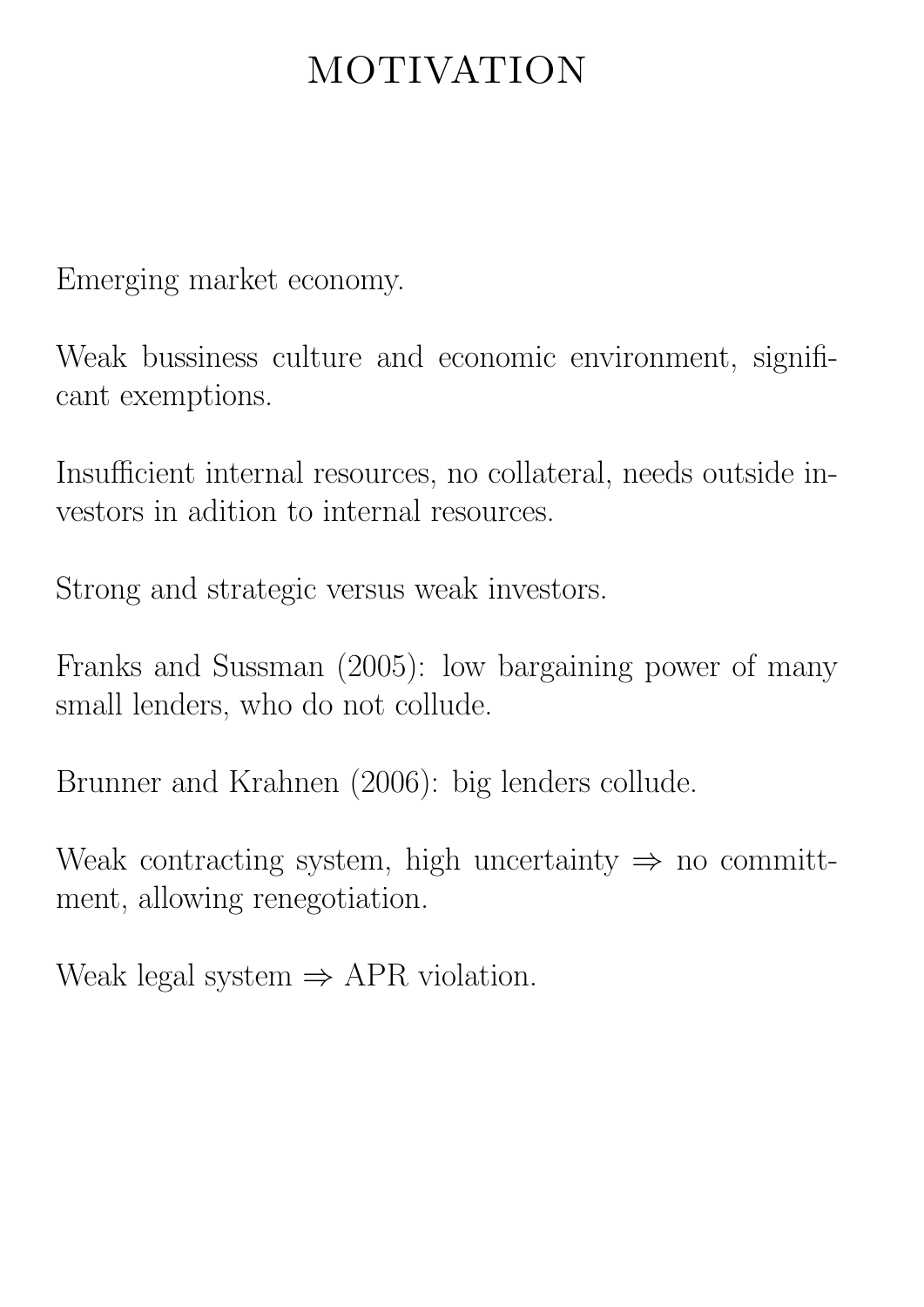### MODEL

Risk neutral borrower (firm) and investors (lenders) in 4 periods model.

Project's return  $0 < x_1 < \cdots < x_n$ .

Firm borrows:

 $\beta\% \dots$  from strategic investor

 $\frac{(1-\beta)}{m}\%$ ... from each of m small investors.

- $t=0$  Common prior  $\mu$  over X. Enforceable payments  $\frac{\eta_x x}{m}, \eta_f F(x, v)$  stated.
- $t=1$  Firm observes x, pays v.
- **t=2** Renegotiation: firm pays more to strategic investor  $(v' > 0)$  $v$ ) in exchange for no verification. Non-strategic investors obtain v.
- **t=3** Verification? Yes  $\Rightarrow$  firm pays  $\eta_f F(x, v), \frac{\eta_x x}{m}$  $\frac{dx}{m}$ , cost  $c(x)$ paid by strategic investor.

Absolute priority violation: firm able to keep part of outcome.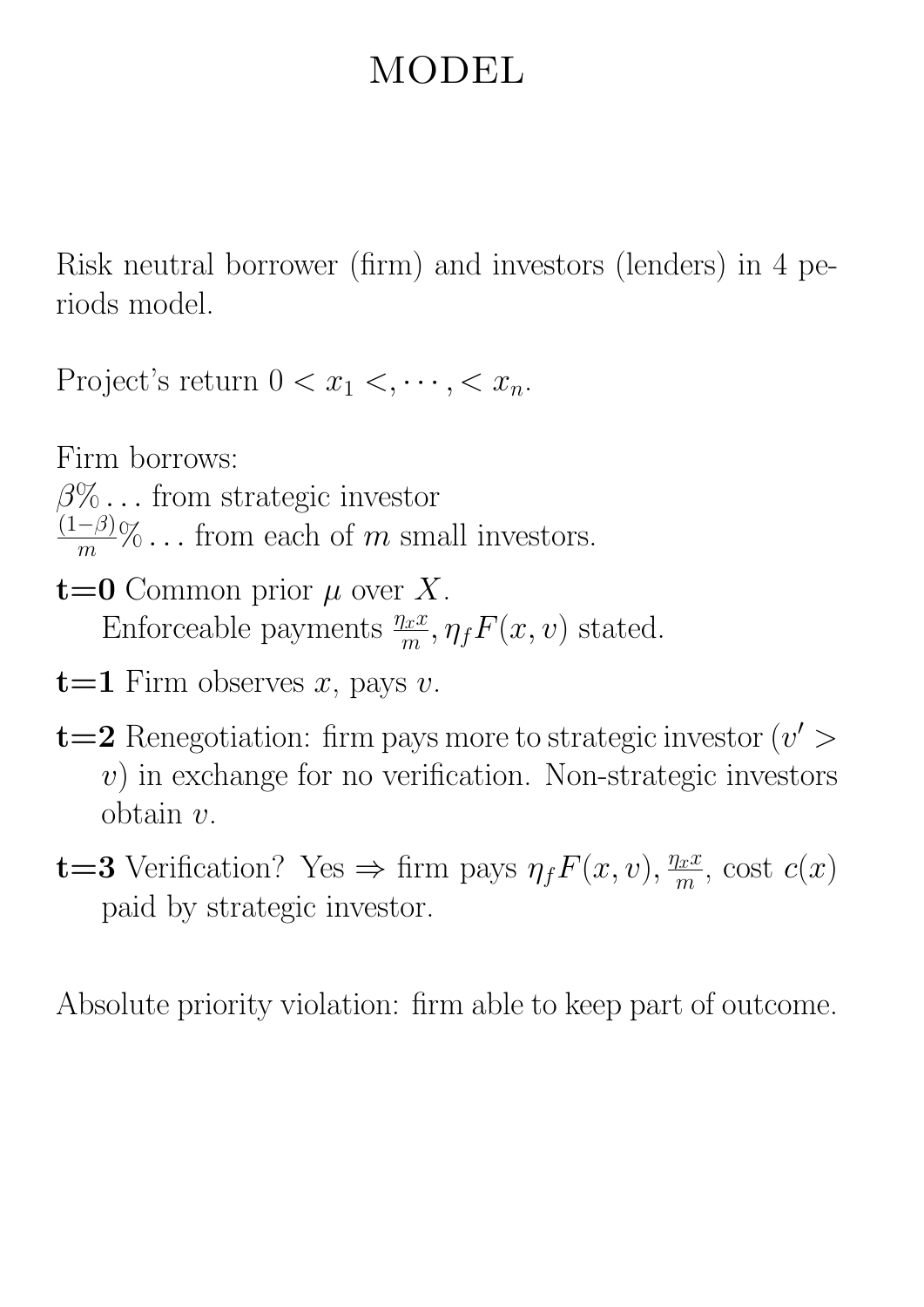### DEFINITION OF RENEGOTIATION PROOF CONTRACT

Firm's and investors' payoffs at  $t = 3$ :

$$
\pi_F(x, v, e) = x - v - e[\eta_f F(x, v) + \eta_x(x - v)] \tag{1}
$$

$$
\pi_I(x, v, e) = \beta v + e[\eta_f F(x, v) - c]
$$
\n
$$
1 - \beta \eta r
$$
\n(2)

$$
\pi_i(x, v, e) = \frac{1 - \beta}{m}v + e\frac{\eta_x x}{m}, \forall i \in \{1, \dots, m\}.
$$
 (3)

Definition 1 A contract F with associated PBNE strategies  $\sigma_F$ ,  $\sigma_I$  is renegotiation proof if and only if there does not exist v' that makes the strategic investor strictly better off and the firm weakly better off in all states, i.e.,

$$
\beta v' > \sum_{x \in X} \sum_{e=0}^{1} \pi_I(x, v, e) \sigma_I(e|v) \mu(x|v) \quad (4)
$$
  

$$
x - (1 - \beta)v - \beta v' \ge \sum_{e=0}^{1} \pi_F(x, v, e) \sigma_I(e|v), \forall x | \mu(x|v) > 0.
$$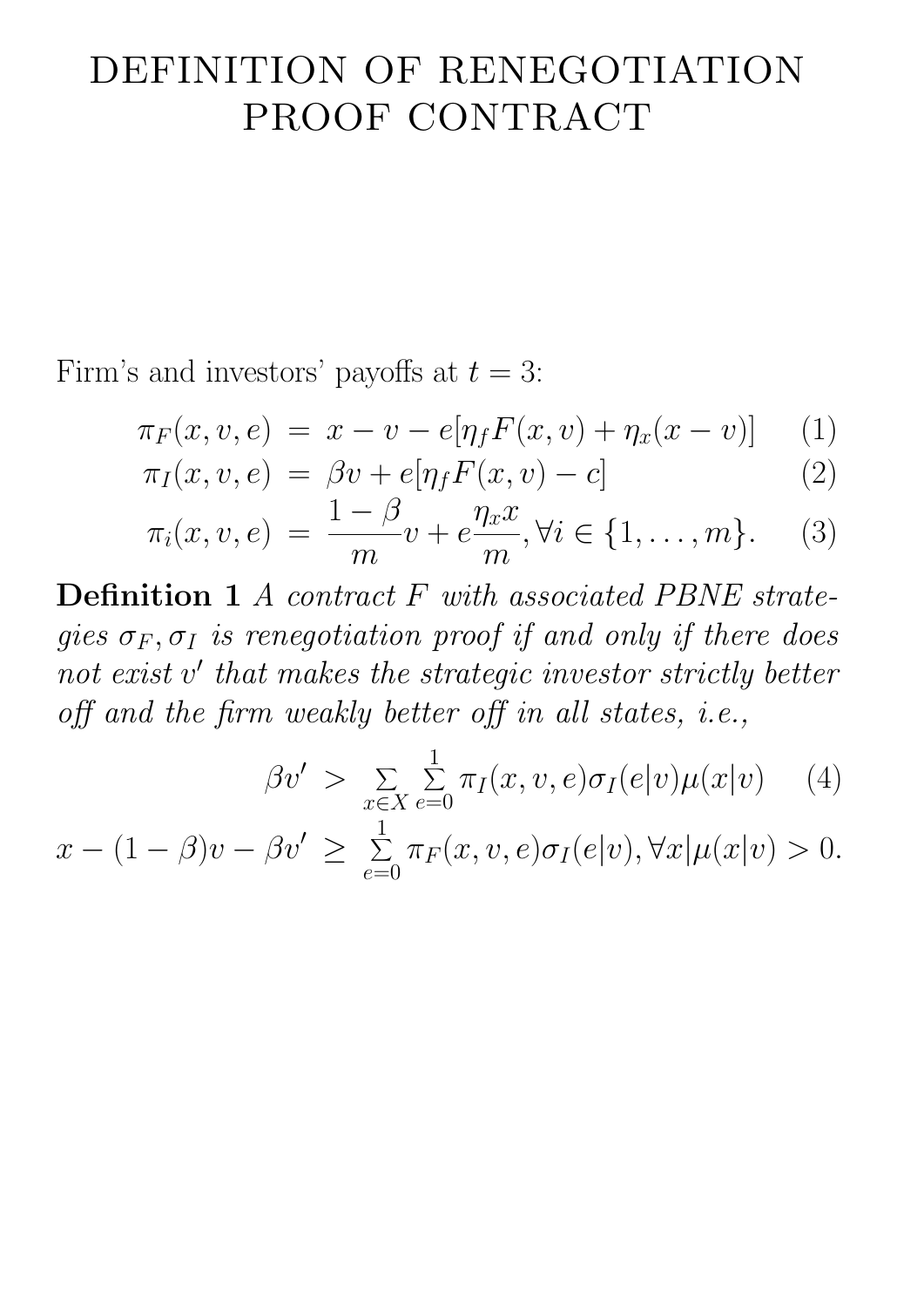# DETERMINISTIC RENEGOTIATION PROOF CONTRACT

Intuition:

Assume the strategic investor's expected continuation payoff from verification  $\lt$  the lowest payment which firm has to give to all investors if verified.

Then firm able to bribe strategic investor not to verify.

**Proposition 1** For given V and F, let  $\sigma_F$ ,  $\sigma_I$  be a PBNE strategies. Then  $V, F, \sigma_I, \sigma_F$  is renegotiation proof for all  $v \in V$  with  $\sigma_I(e = 1|v) > 0$  if and only if

$$
\sum_{x \in X} \eta_f F(x, v) \mu(x|v) - c \ge \min_{x \in X, \mu(x|v) > 0} \eta_f F(x, v) + \eta_x x.
$$

Proposition (1)  $\Rightarrow$  verification deterministic (i.e.  $\sigma_I(e)$  $1|v\rangle \in \{0,1\}$  for all v such that  $\sigma_F(v|x) > 0$  for some  $x \in X$ ).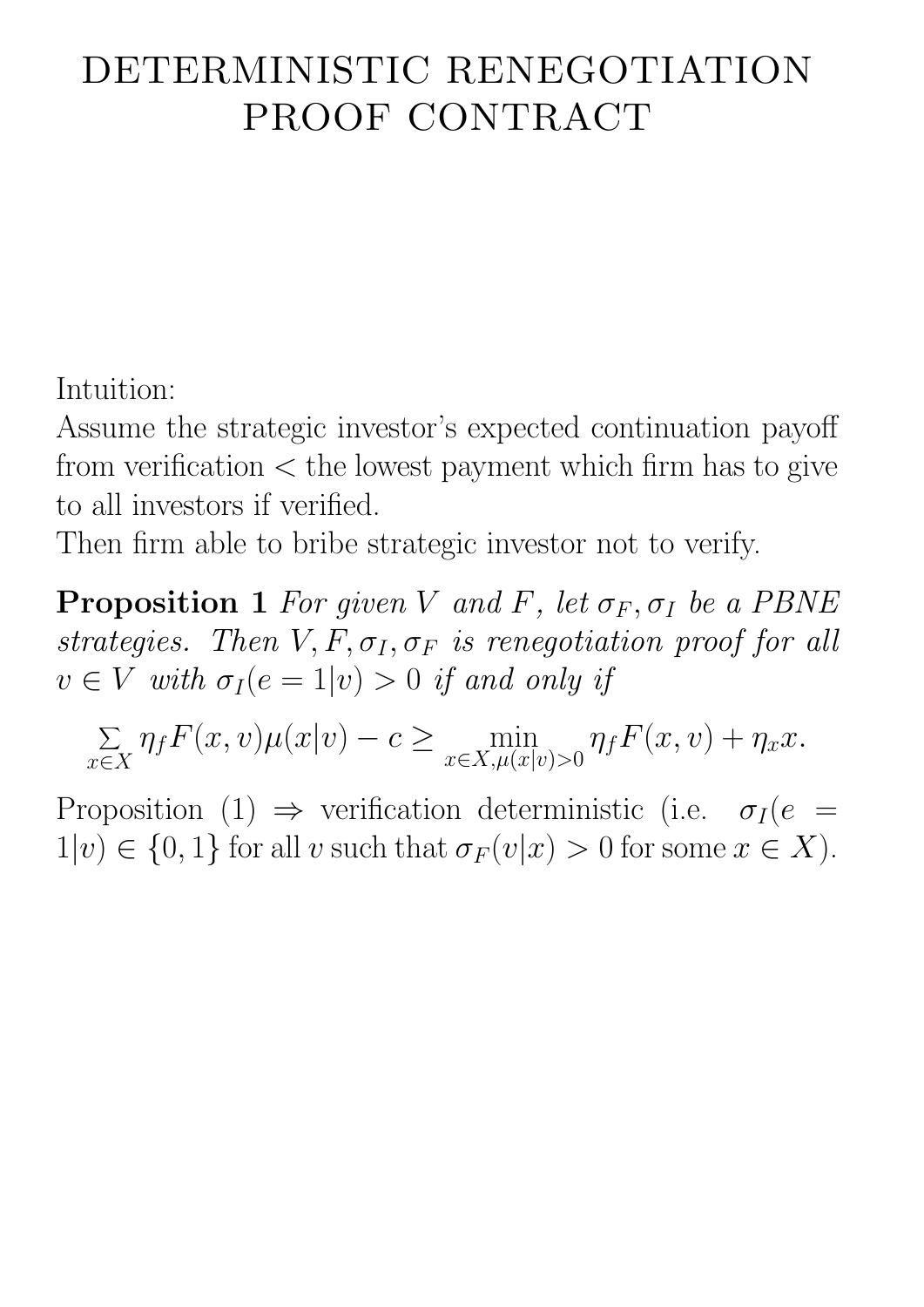#### OPTIMIZATION PROBLEM

In stage  $t = 0$  we will assume that the strategic investor chooses  $\{F, \sigma_I, \sigma_F\}$  to maximize the firm's payoff subject to a set of restrictions. This means that the strategic investor solves

**Problem 1** At  $t = 0$  choose  $F, \sigma_I, \sigma_F$  to maximize

$$
E_0[u_F(x)] = \sum_{x \in X} \sum_{v \in V} \sum_{e=0}^1 \pi_F(x, v, e) \sigma_I(e|v) \sigma_F(v|x) \mu(x)
$$

subject to

$$
E_0[u_I(x)] = \sum_{x \in X} \sum_{v \in V} \sum_{e=0}^1 \pi_I(x, v, e) \sigma_I(e|v) \sigma_F(v|x) \mu(x) \ge \bar{u}_I
$$
  
\n
$$
E_0[u_i(x)] = \sum_{x \in X} \sum_{v \in V} \sum_{e=0}^1 \pi_i(x, v, e) \sigma_I(e|v) \sigma_F(v|x) \mu(x) \ge \bar{u}_i, \forall i
$$
  
\n
$$
\sigma_F, \sigma_I, \mu, \mu(\cdot|v) \text{ is a PBNE at } t = 1;
$$
  
\n
$$
v, F, \sigma_I \text{ is renegotiation proof } \forall x_i \in X \text{ and } \forall v | \sigma_F(v|x_i) > 0;
$$
  
\n
$$
0 \le F(x, v) \le x - v - \frac{\eta_x}{\eta_f} v, \forall v \le x, x \in X.
$$